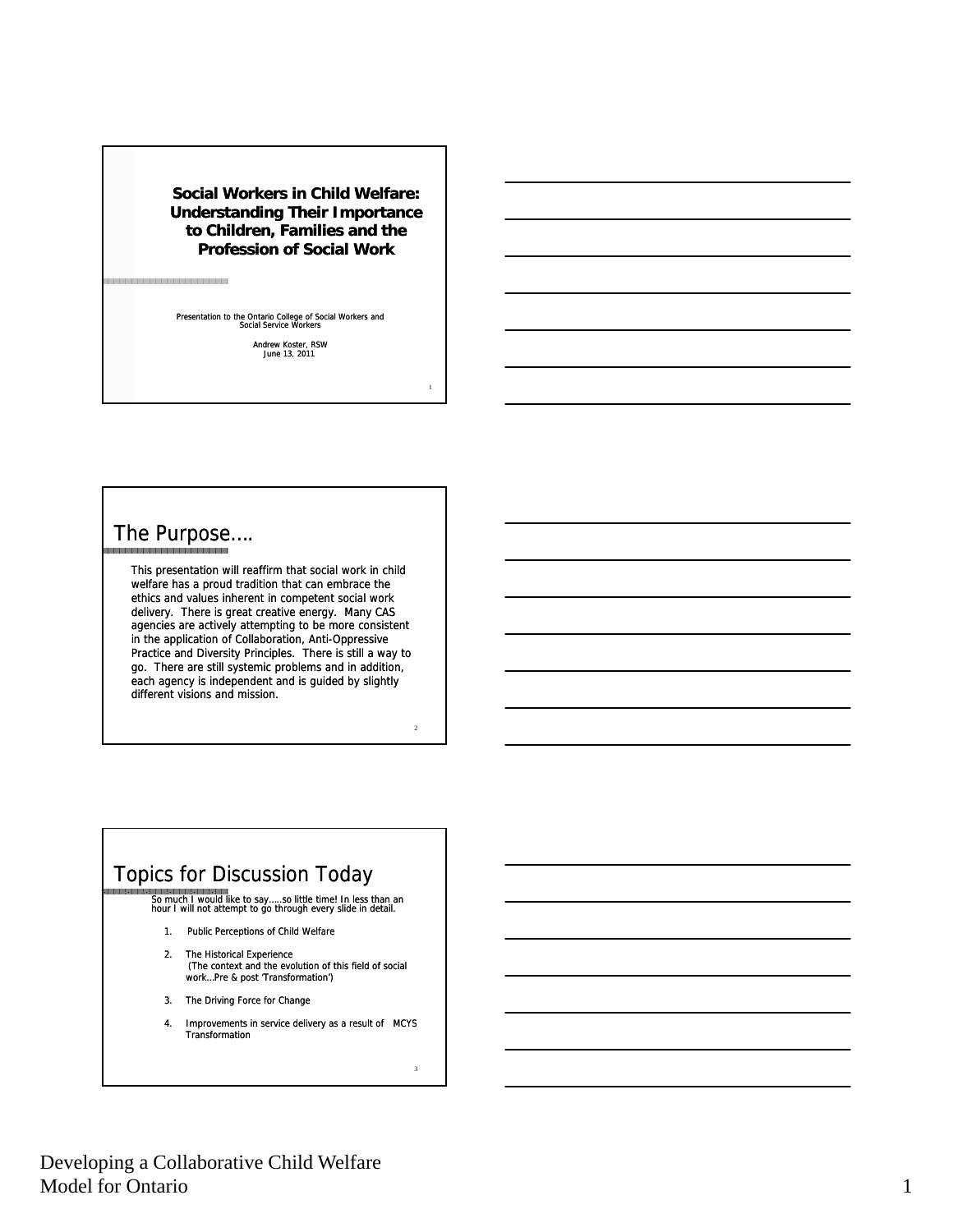#### Topics continued:

- 5. A Personal Perspective
- 6. Themes inherent in Social Work Practice with clients in Child Welfare today
- 7. Improvements in service delivery and are consistent with the application of Anti-Oppressive Practice and Diversity principles.

4

5

6

8. Questions

### 1. Background Perceptions of Child Welfare

In spite of the important role that Child Welfare Social Workers have, they are not always understood or respected by either the communities they serve or their colleagues in the community. This is understandable……….

- They have the power to take children away
- When this occurs with families who are most often marginalized and live in poverty this can be seen as an additional negative role and agents of an oppressive arm of government

## Perceptions continued:

- In spite of their best intentions, other stakeholders including funders, police, and the coroner's office, have attempted, on occasion, to define what they think is needed for Child Welfare. This has meant that social work values, ethics and principles are not always first consideration.
- The field has gone through periods of change and its traditional helping role can also ebb and flow
- There are pressures sometimes to be 'quasi police' as governments struggle with the fall out of child deaths or errors on high profile individual cases.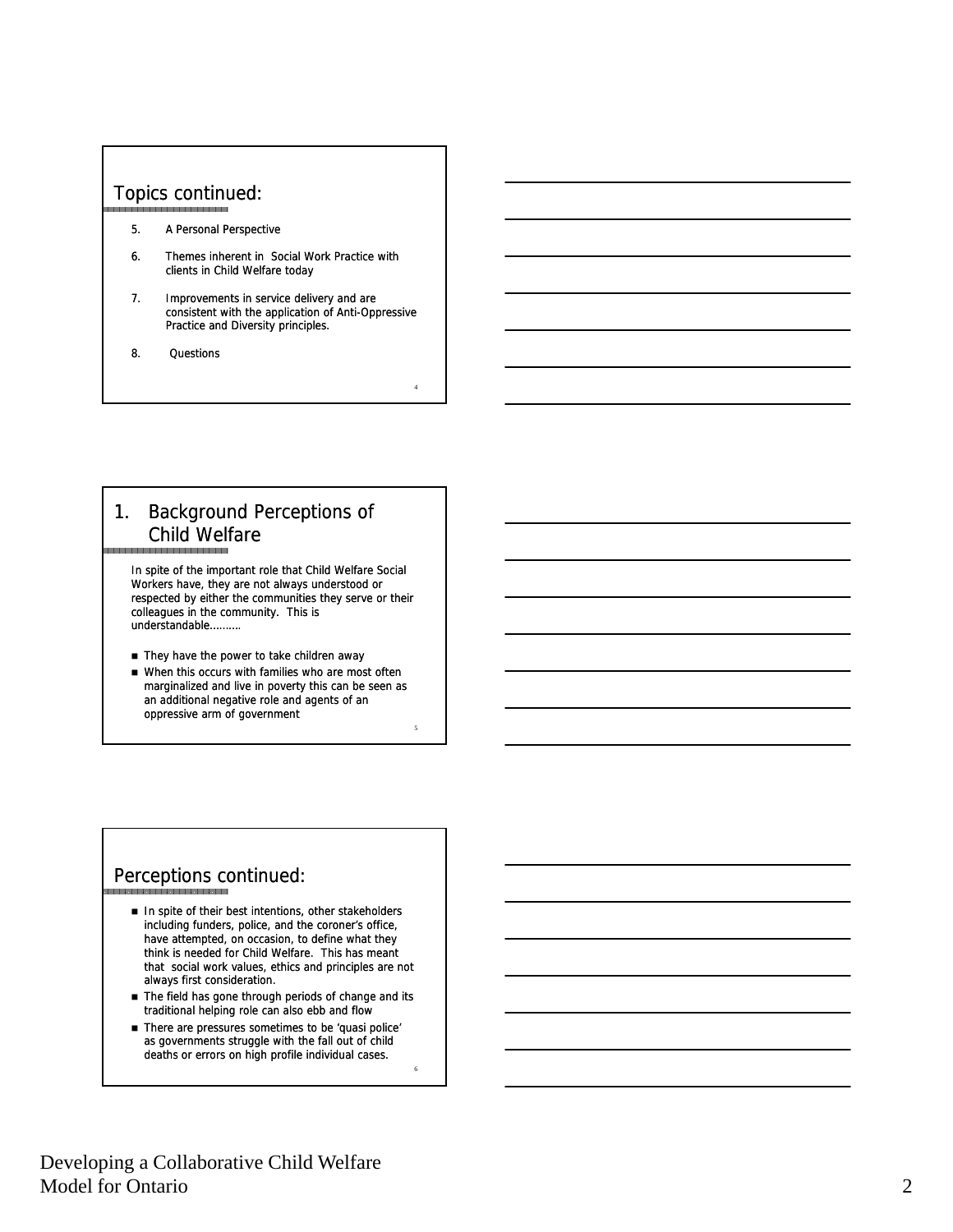#### Perceptions continued:

- The demand for staff has, on occasion, been so excessive that agencies have looked for front line staff and managers who do not have a social work background or desired training.
- Counselling by social workers in child welfare does not look as pure or purposeful. Sometimes it is not acknowledged
- The press can have a field day on child welfare
- **Mistakes can be a focus regardless of how many** children and families are helped

7

8

9

#### Perceptions continued:

- Child Welfare workers are sometimes not always looked at as skilled as those in other fields of social work
- $\blacksquare$  The number of regulations and the amount of required documentation restricts the ability to do 'pure social work'.
- Child welfare expanded in size and the amount of money allotted by government when up to over a Billion dollars annually at a time that necessary community social work agencies were required to make cuts or to scramble for funding.

# Perceptions continued:

- Social work practice in child welfare can be misunderstood. The legal mandate to investigate child abuse and neglect can be seen by some as an inherent obstacle to good clinical practice.
- The process does not always follow the social work principle of 'self determination'.
- It can raise the issue of who is the 'client', ...the child or the family….or both.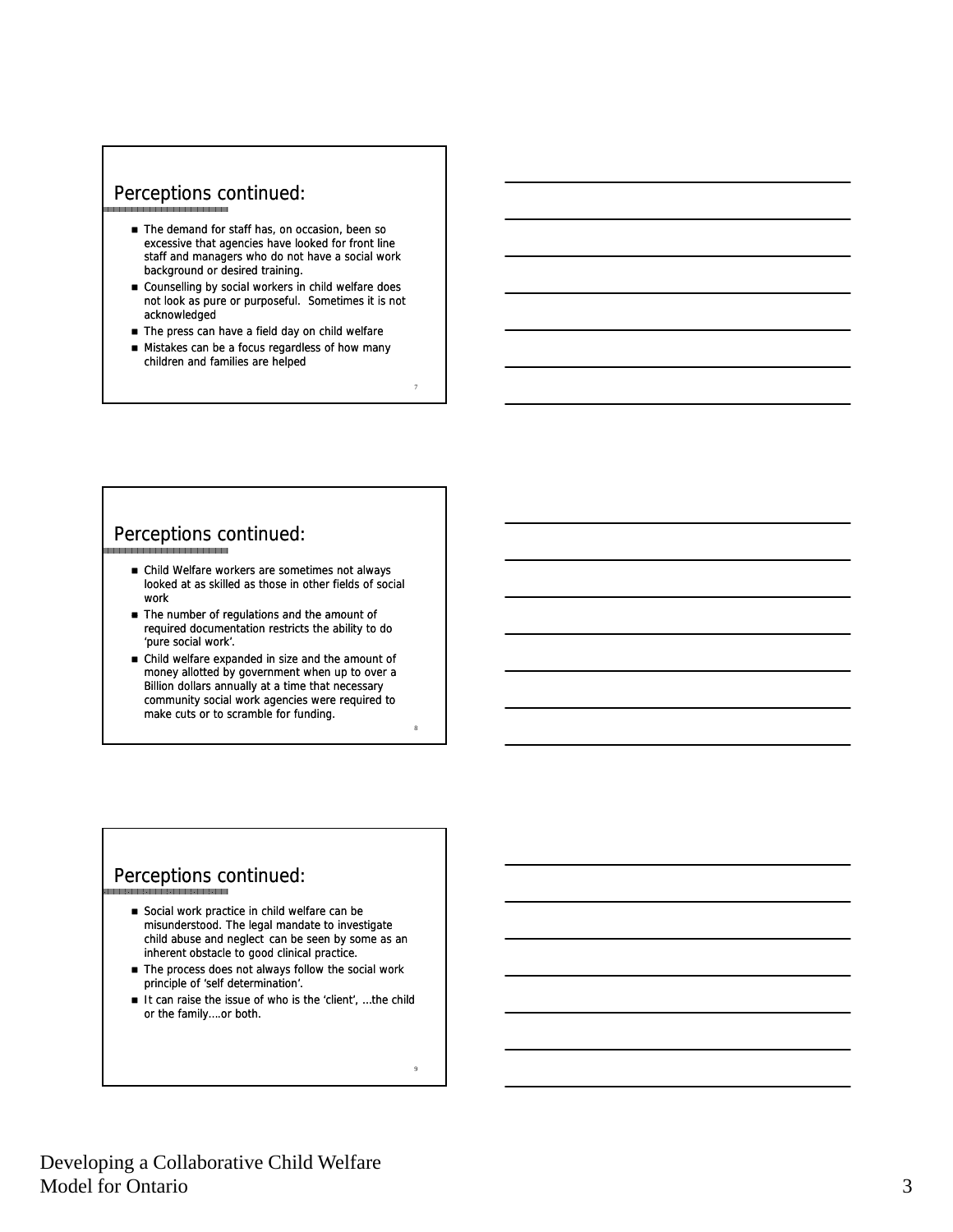## Perceptions continued:

- There have also been some issues with some advocates for women who have experienced domestic violence since child welfare has been seen by some as working against women who live with or are attempting to leave this terrible situation.
- Child welfare workers are sometimes seen to be working in a high stress, low reward field and as such child welfare is seen as a starting off point professionally
- There is still some academic distancing and a lack of support for Child Welfare from an AOP/Diversity viewpoint 10

#### 2. The Historical Experience

How & why Social Work in Child Welfare began and its Traditions…and changes

- **1960's**
- 1972-2006
- **Aboriginal Child Welfare-First Nations Governance**
- $\blacksquare$  The role of counselling
- **Clinical Supervision**
- Relationship with Schools of Social Work
- **Best Practice and Training Developments**

## 3.The Driving Force for Change

Fortunately, changes arising from the Child Welfare Transformation of 2006 have revitalized this branch of the profession.

What happened to support this revival?

- Many long term Staff at Children's Aid Society never lost touch with the values of Social work
- Lead by Bruce Rivers and two dozen seconded CAS Ministry staff they revised Child Welfare through MCYS's "Secretariat". Most were social workers.

12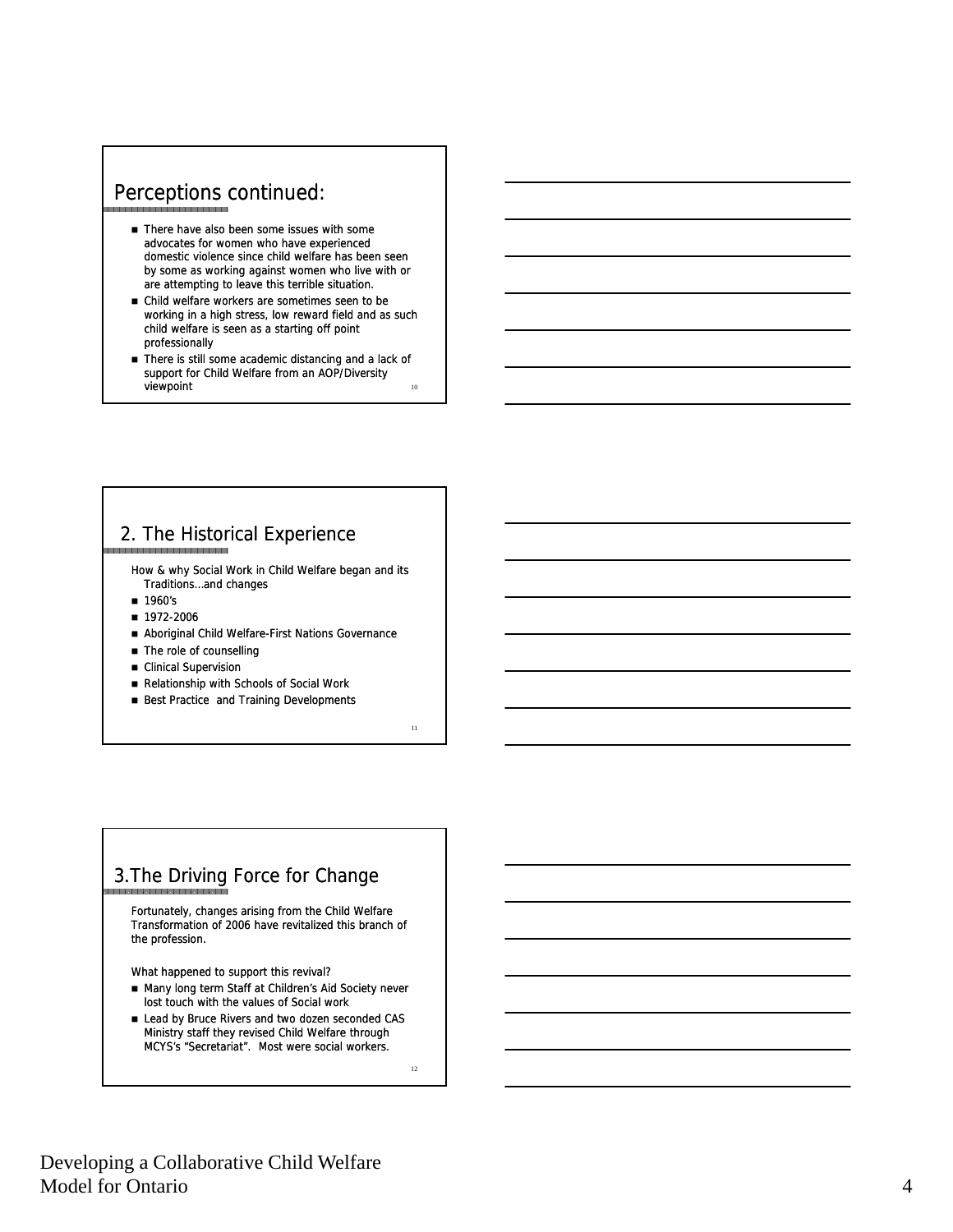#### Continued:

- They were helped by the need to reduce costs including the fact that there were double to children in care during Child Welfare Reform than there had been in 1999. 19,000
- The risk focus was causing more cases to open especially in poorer communities. Something had to change.
- Many long term employees along with new staff from schools of social work were having great job dissatisfaction with bureaucratic tasks and did not feel they were helping. 13



## The Effect of MCYS Child Welfare Transformation

Transformation Agenda Overview - the 7 key priorities:

- 1. A more flexible intake and assessment model
- 2. Court processes/strategies to reduce delays and encoura ge more effective permanency plannin g
- 3. A broader range of placement options to support more effective permanency planning
- 4. A rationalized and streamlined accountability framework

15

- 5. A sustainable and strategic funding model
- 6. A Single Information System
- 7. A provincial child welfare research capacity.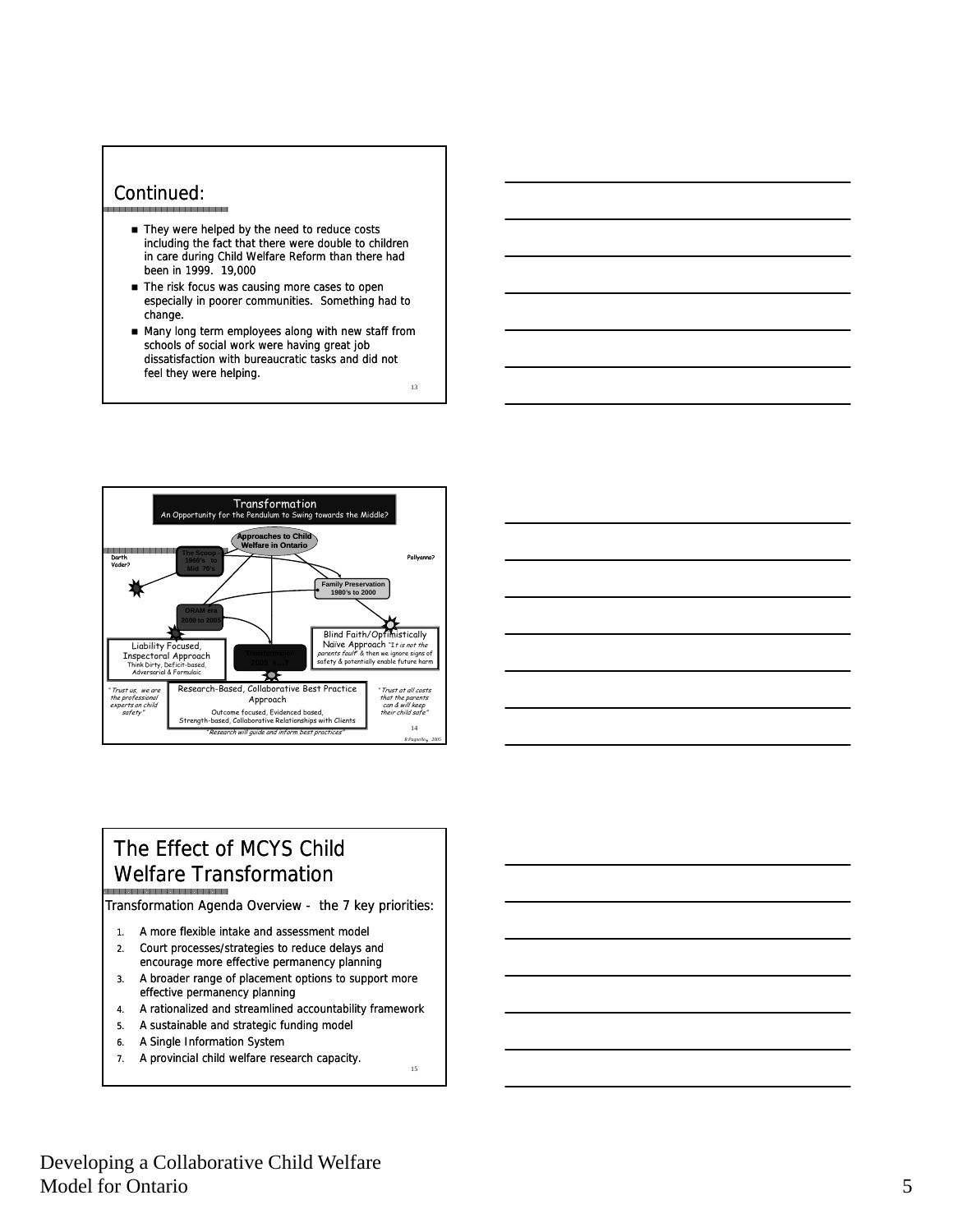









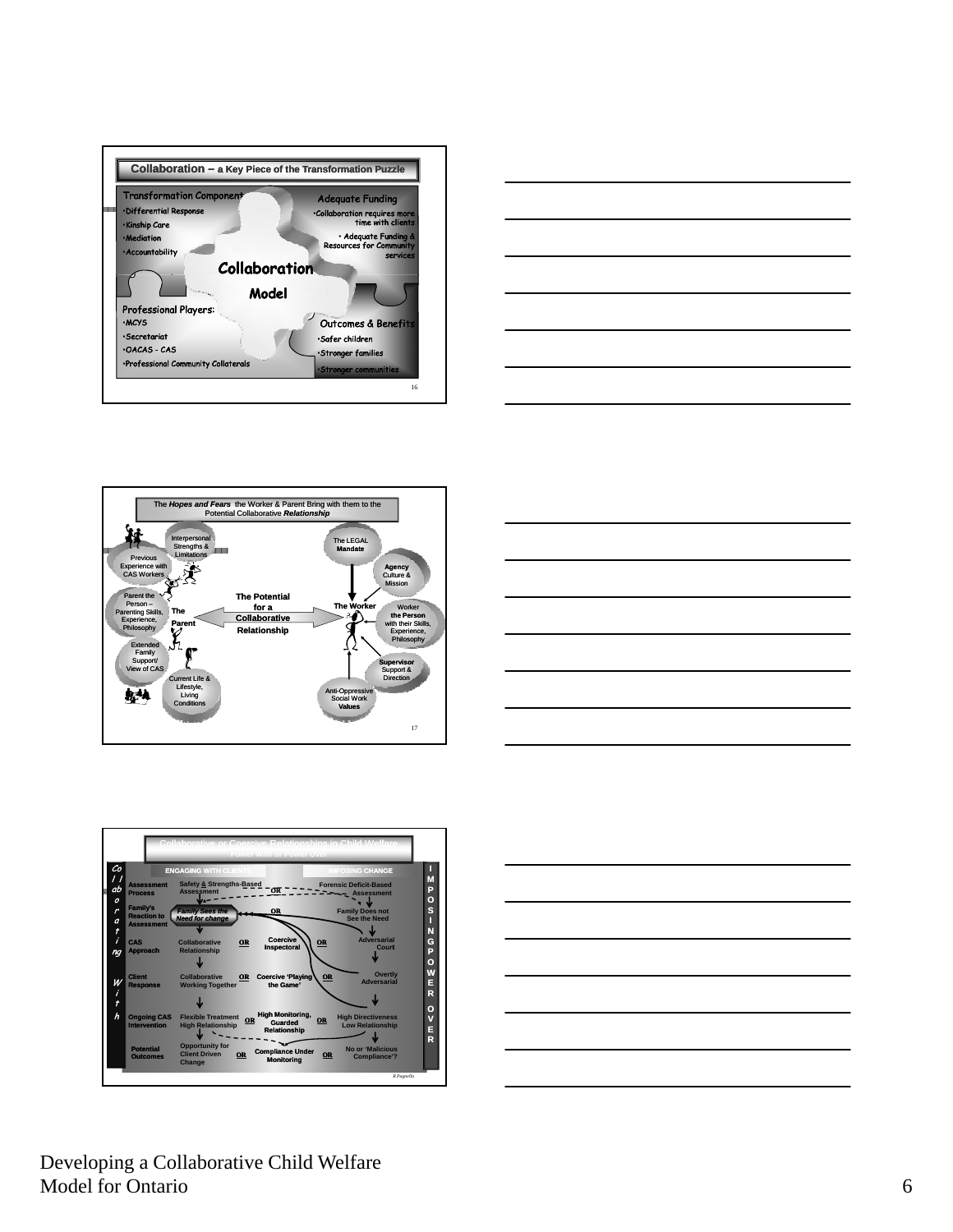## Where we began in 2006…

- The Groundswell in the field for a move back to core social work principles and values has been increasingly evident
- the benefits of Reform but concerns about the mechanistic nature of Reform & ORAM
- The feeling that the mechanistic & prescriptive nature of child welfare reform went too far in influencing service to be liability focused rather than outcome focused.
- Needing to make changes in how workers had been trained in order to enhance a strength-based approach

#### Vision, Values and Guiding Principles

- Better Outcomes for children and families through collaboration vs. imposition – child safety remains our highest priority
- Sustainable change "A person convinced against their will is of the same opinion still"
- Fewer litigated interventions
- Fewer children & youth placed in institutional settings
- Higher job satisfaction for social workers

#### Continued:

- Relationship the cornerstone of the model
- $\blacksquare$  Collaboration we can't do this alone
- Hopes & Fears a key to understanding
- $A$ nti-oppression use of power/authority
- Diversity Ontario, a diverse place to practice
- Organizational culture parallel process, servant leadership, decrease hierarchy
- Continual Learning Curriculum development needs
- Research Informing Best Practices Review of Approaches including Signs of Safety

21

19

20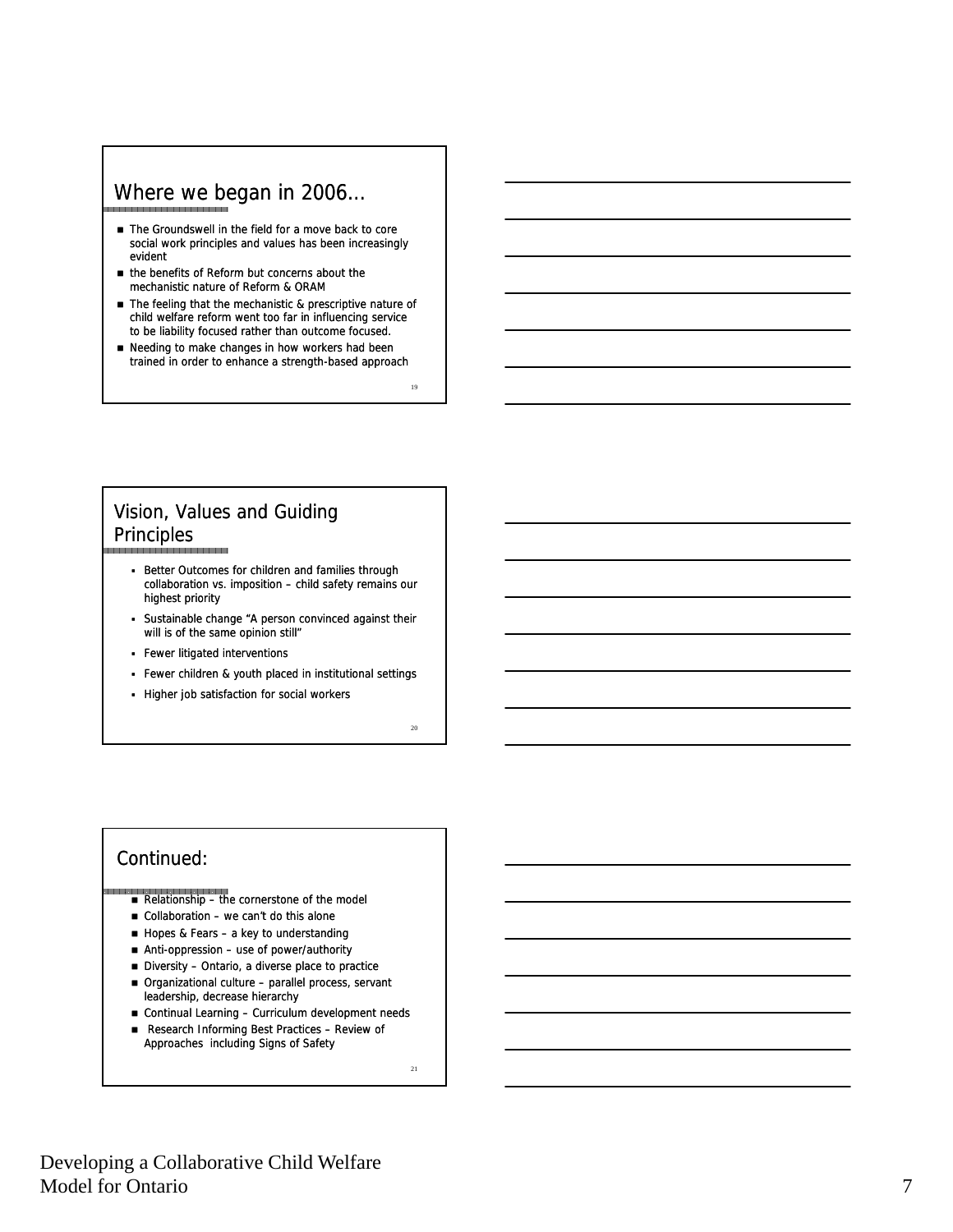#### The Mandated Role Today

Through Section 15 (3) of the CFSA. all child welfare agencies are legislated to:

- **Investigate allegations of abuse and neglect;**
- Protect children where necessary, and provide guidance, counselling and other services to families for protecting children and for the prevention of circumstances requiring the protection of children;
- **Provide care or supervision for children assigned to** its care; and
- **Place children for adoption.**

## A Personal View of this Mandated Role

- I am not only a "Child Protection Worker", this is a limiting legal term in the CFSA which no client would want to have signed at the bottom of a letter. We are social workers, working in child welfare who are required to maintain the code of conduct and values of the profession.
- We use therapy and this treatment approach begins the moment we receive a call to intervene and continues until we terminate with the clients.

23

22

### A Personal View of the Role continued:

- All family members including those who abuse are "clients" and should receive our respect as someone who experiences their own pain in their own situation. Child safety still remains paramount
- We don't do "investigations as police officers". We assess situations as social workers and use the tools of social work including psycho social assessments.
- We look for the risk in order to protect children our paramount concern. However, we look for possible strengths in order to eliminate the risk.

 $^{24}$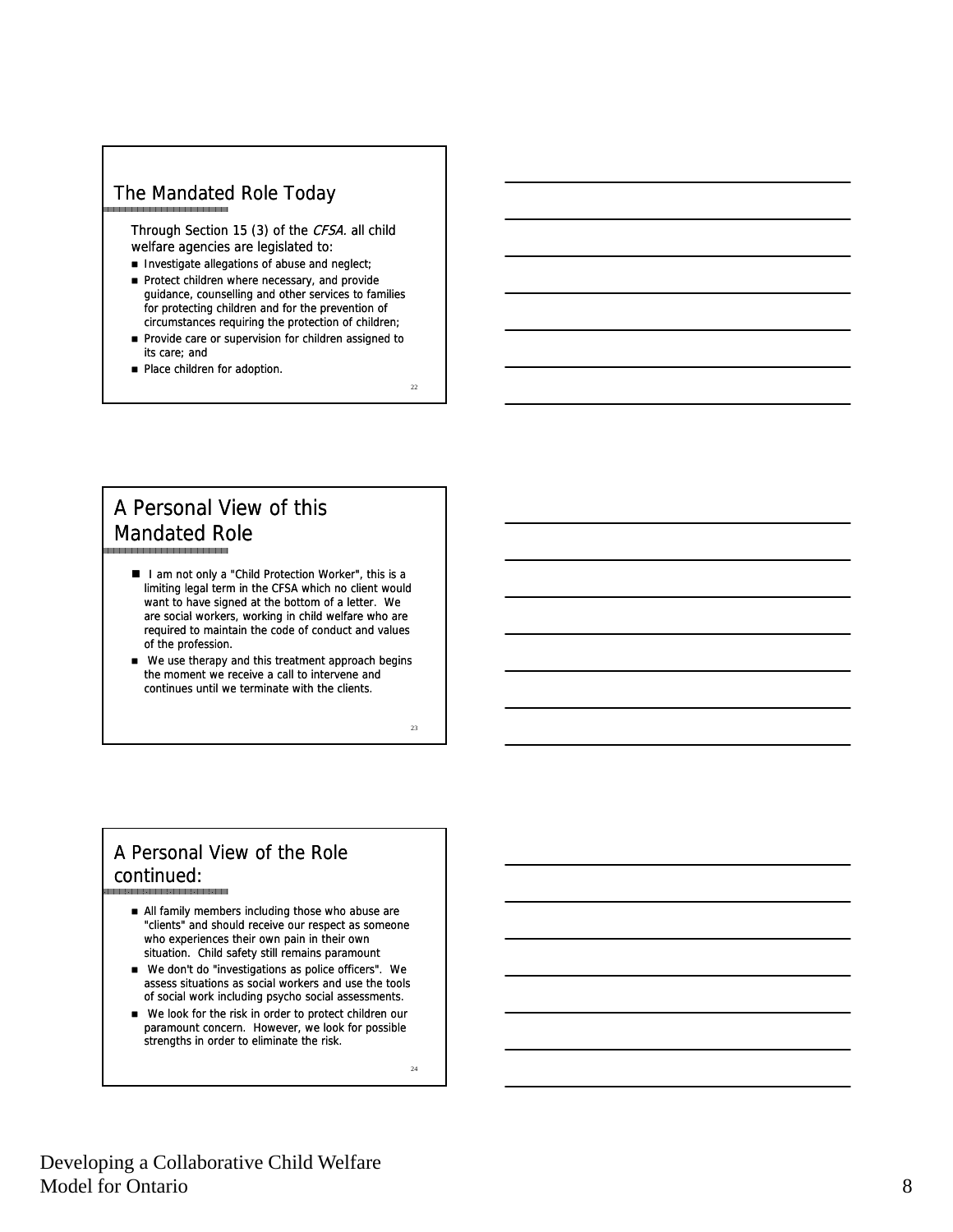#### A Personal View of the Role continued:

- We believe in the capacity for people to grow.
- Clients are never to be set up to fail just to show that they can't handle a situation.
- $\blacksquare$  The "least intrusive concept" means that we intervene at the point that our assessment skills tell us that the client can handle.
- Behaviour is purposeful.
- Never sacrifice your ideals, but do be realistic. Child Welfare is often left to find the least damaging alternative.

25

26

#### A Personal View of the Role continued:

- As a social worker in child welfare I do not have to feel inferior or less skilled than social workers in any other setting.
- $\blacksquare$  The endurance that we develop and our ability to work with clients who are frequently unable to use help from other sources, makes us a valuable safety net. As a result I will never dismiss the urgency of our role or ever apologize for being 'a children's aid social worker'.

### A Personal View of the Role continued:

- Whenever I can't use self-determination with a client I use the concept of "best interests". In this way I never feel a conflict in having an adversarial client. I believe that no branch of social work has only voluntary client in which "self-determination" is always the only consideration. (1989 College of Social Work Practice Standards)
- The abuse and mistreatment is not to be considered an end in itself, but is to be viewed as a symptom which can only be rectified (if at all) by a sound appraisal or assessment of the clients self and environment with regard to both strengths and weaknesses. 27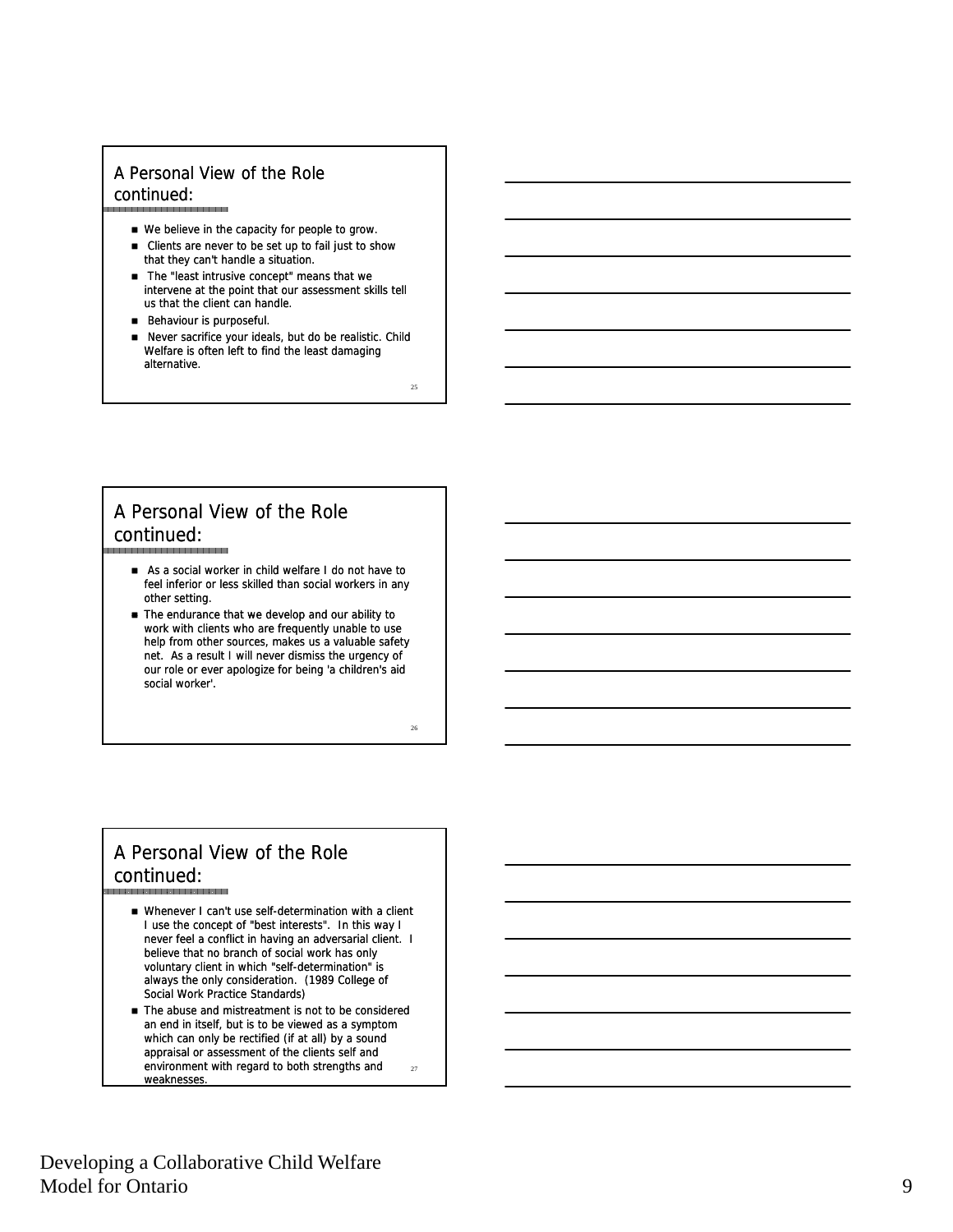#### A Personal View of the Role continued:

- Our client's to teach us about ourselves and about life. In other words, realise that we are not above them, and as such, we do not do things for them, we do things with them.
- Never judge a fellow social worker just by the fact that a child gets hurt. Often the best workers are the ones that have this happen.

28

30

A Personal View of the Role continued:

Those are the underlying themes of many child welfare clients.

- Attachment and Loss
- Lack of Intimacy
- Low Self Esteem
- Little Feeling of Efficacy
- **Loneliness**
- $\blacksquare$  Most of us are motivated by the hope that things will be better than through the fear of negatives. The latter usually only brings compliance rather than permanent change.

#### A Personal View of the Role continued:

Child Welfare clients often are:

- The ones that society has given up on or never considered in the first place.
- More honest in their deficits that anyone I know.
- Wanting to be loved by someone (or at least cared about) more than anything else.
- Extremely lonely.
- Unresolved issues in their own history of abuse.
- Disenfranchised.
- The ones who teach us the most about ourselves.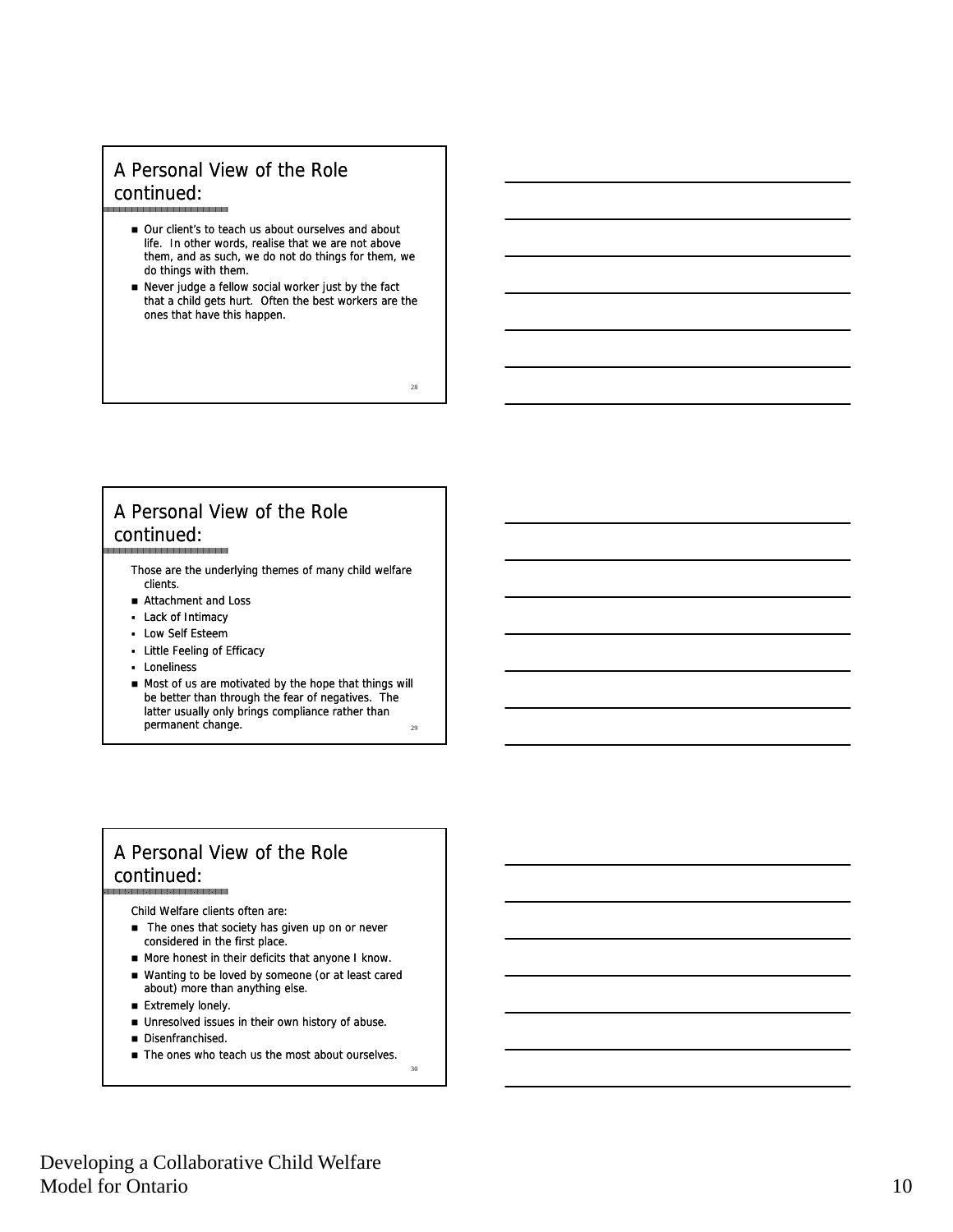#### A Personal View of the Role continued:

- **Poor.**
- **Apprehensive and scared but they sometimes** attempt to hide this by displays of anger.
- **Believing that nobody cares and there often need** energetic prolonged examples of worker caring before they receive the message.
- Starting off in life wanting to be just like everybody else.
- People with low self esteem and "failure identities".

#### A Personal View of the Role continued:

- Knowing a lot more about what they want and have sized us up more completely that we ever ask them about.
- Ourselves but for the Grace of God.
- People who want "intimacy" but sometimes don't have the skills to attain it.
- **People who often want us as their family and invite** us to their weddings and want their friends to meet us. They bring in their first grandchildren for our approval.

32

31

### A Personal View of the Role continued:

- They compare workers and brag about how good their social worker is compared to others.
- Most of the time the people who never meant to hurt their children.
- Every year up to 45,000 client families open to Children's Aid Societies do not kill their children.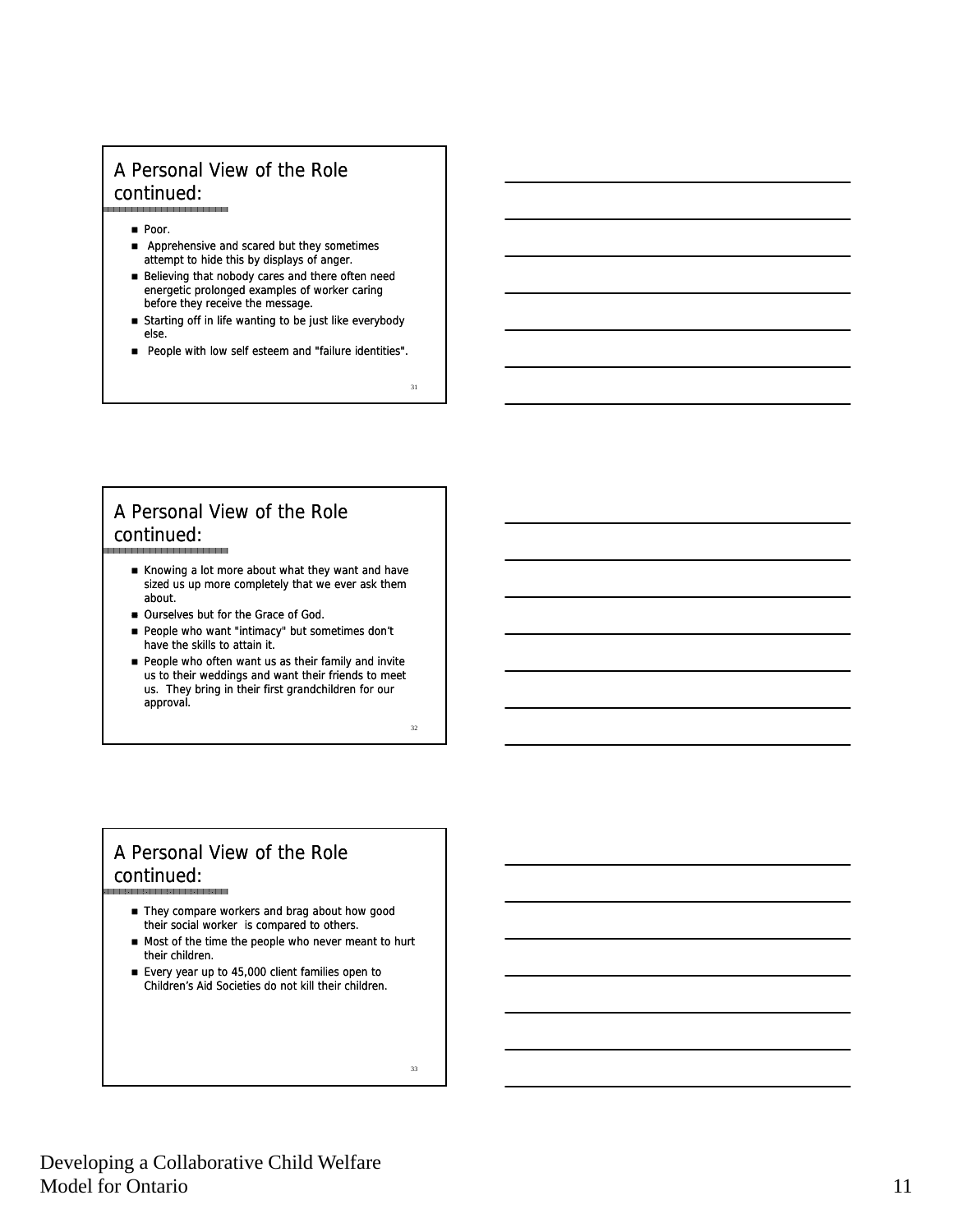### Why Children and their Families need our help

There is no one reason that children come to need services from a Children's Aid Society. The following information comes from the Child Welfare Report 2011 from the OACAS.

- Often multiple social factors combine to create the need for Children's Aid to be involved with a child or family. Sometimes parents need help with parenting skills.
- Other times, families contact Children's Aid directly to get help with circumstances that are beyond their control relating to their children.

#### Mental Health

- Statistics from the OACAS Child Welfare Report 2011 are quoted in this presentation.
- Twenty-seven percent of the substantiated child maltreatment investigations in Canada reported that the primary caregiver had mental health issues.<sup>7</sup> More than 21 percent of adult Ontarians will be diagnosed with mental health issues such as schizophrenia, de-pression, bipolar disorder and anxiety disorders in their lifetime.8

## Mental Health continued:

 $\blacksquare$  In 2007, one-third of children seeking mental health services were still waiting at the end of the year.<sup>9</sup> The insufficient availability of supports and services can put additional strain on families who are either coping with a mental health issue themselves or trying to help a child who has a mental health issue.

36

34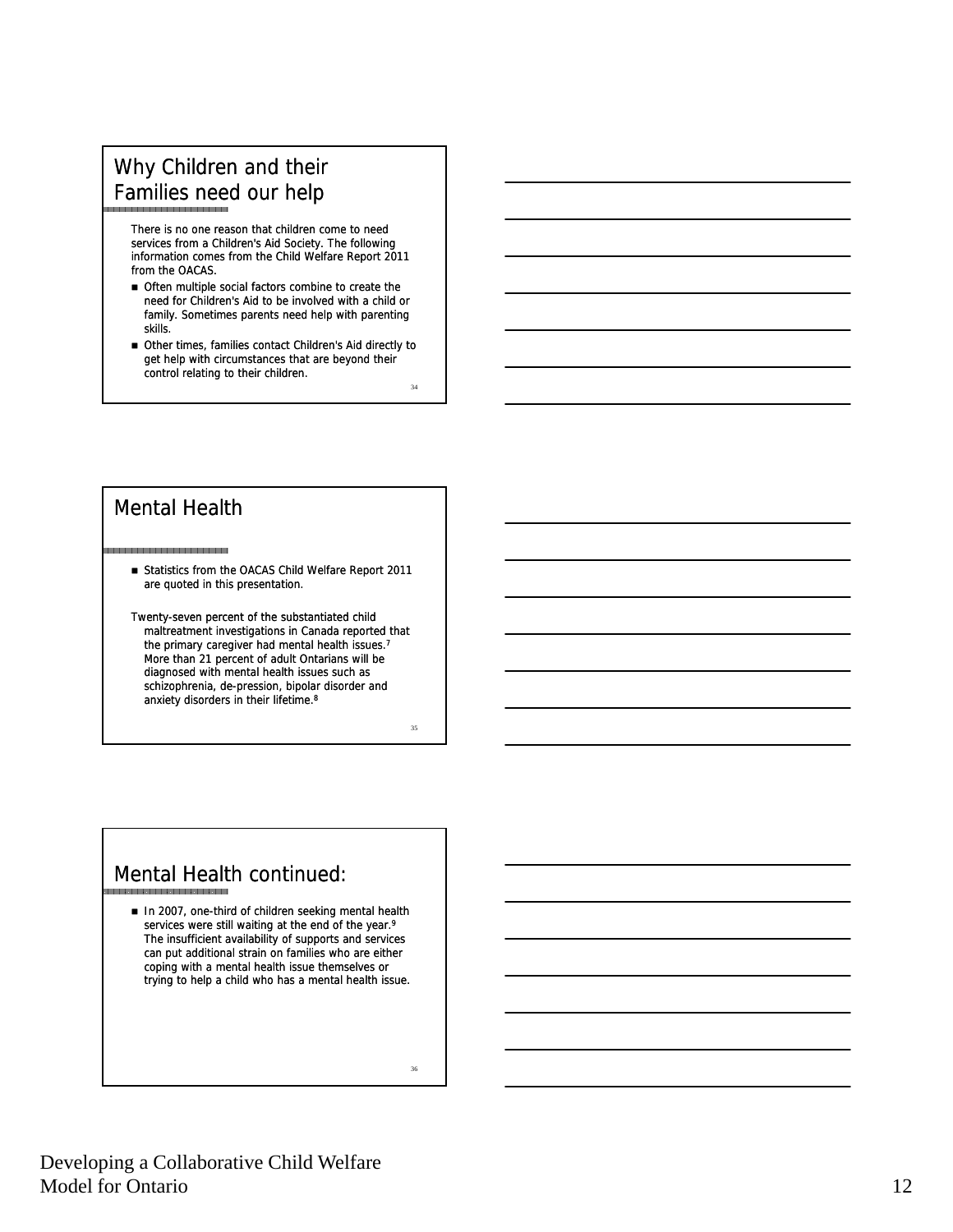#### Mental Health Continued:

 Mental health and substance use problems are major health issues in Canada. More than 50 percent of those seeking help for an addiction are also experiencing a mental illness, and 15-20 percent of those seeking help from mental health services also live with an addiction.<sup>10</sup> The inter-connectedness of these social factors increases the risk of neglect or abuse to children and youth living in families who are experiencing these issues.

Poverty

- **Job loss, financial difficulties and high living costs** create additional strain on families and can make it challenging to meet basic needs such as food, clothing and housing. These stressors challenge parents' abilities to care and can endanger the safety and well-being of children and youth.
- While poverty on its own does not result in child abuse and neglect, research clearly indentifies a link between poverty and child abuse, mental health issues and woman abuse.11,12 More than 12 percent of Ontario's families live below the poverty line, in im-poverished conditions.

## Poverty continued:

 Ontario remains Canada's "child poverty" capital with almost 412,000 children and youth (more than 1 in every 6) living in impoverished conditions. The reliance on social services has increased by 60 percent since the economic crisis began in 2008 and community support agencies are continuing to see an increase in accessed services and client needs.15,16

39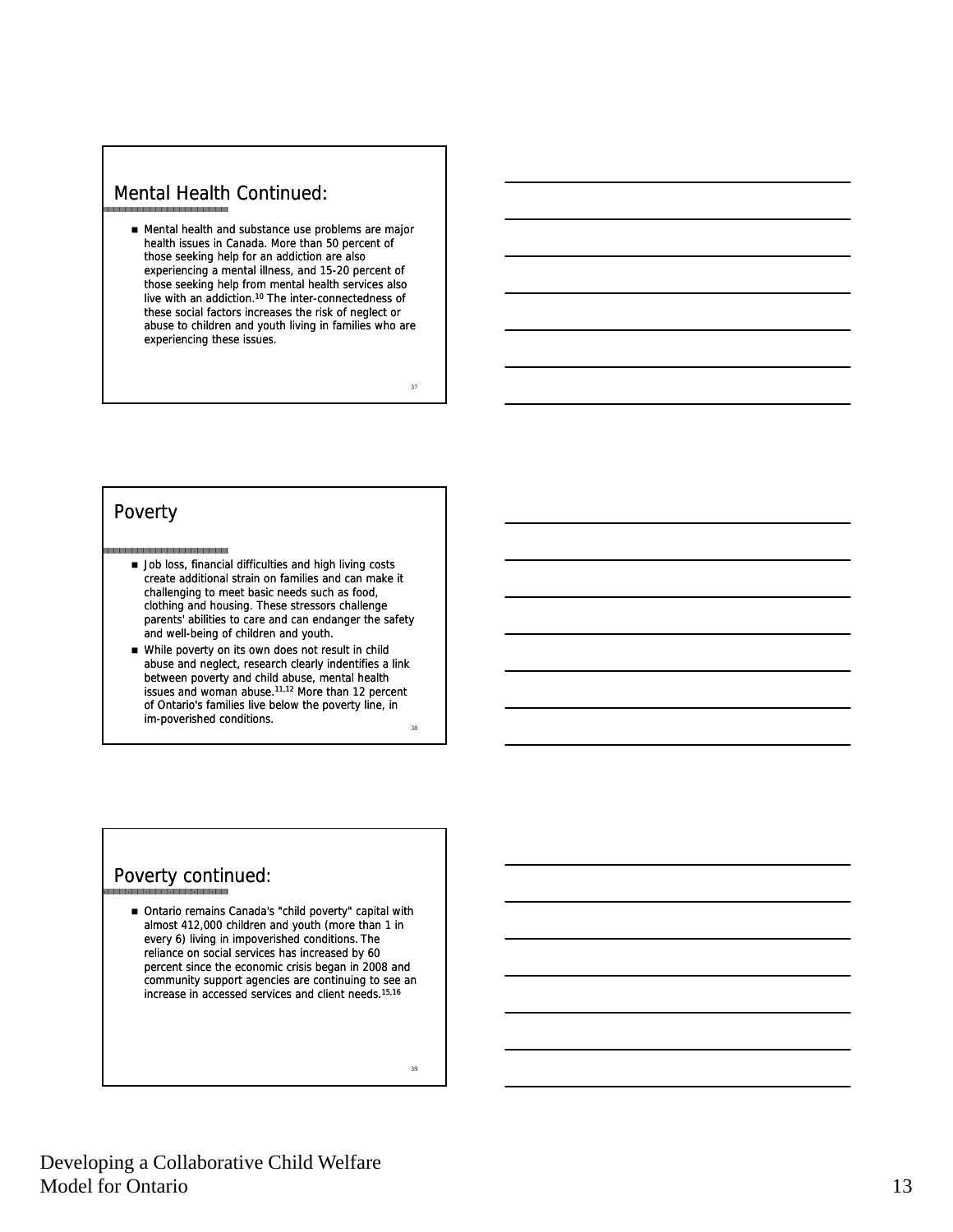#### Substance Abuse

000 000 000 000 000 000 000 000 000 000 000 000 000 000 000

■ Substance abuse refers to drug addiction, alcohol abuse or a combination of the two and is detrimental to an individual's physical and mental health, or the welfare of others. In the most recent Canadian Incidence Study of Reported Child Abuse and Neglect (2010), it was reported that in 38 percent of substantiated child maltreatment investigations the primary caregiver had alcohol or drug/solvent abuse issues.

#### Substance Abuse continued:

■ Substance abuse can cause parents to neglect, abuse and endanger their children. According to research by Walsh, MacMillian and Jamieson, parental substance abuse is associated with more than double the rate in risk of exposure to physical and sexual abuse for their children.

#### Woman Abuse

8888888888888888888888888888

Research suggests that in 30 to 60 percent of families where woman abuse or child maltreatment is identified, it is likely that both forms of abuse exist. The term woman abuse refers to violence perpetrated by men against women, which can include but is not limited to: physical, emotional, sexual and/or financial acts meant to harm, control and cause fear in a woman.

42

40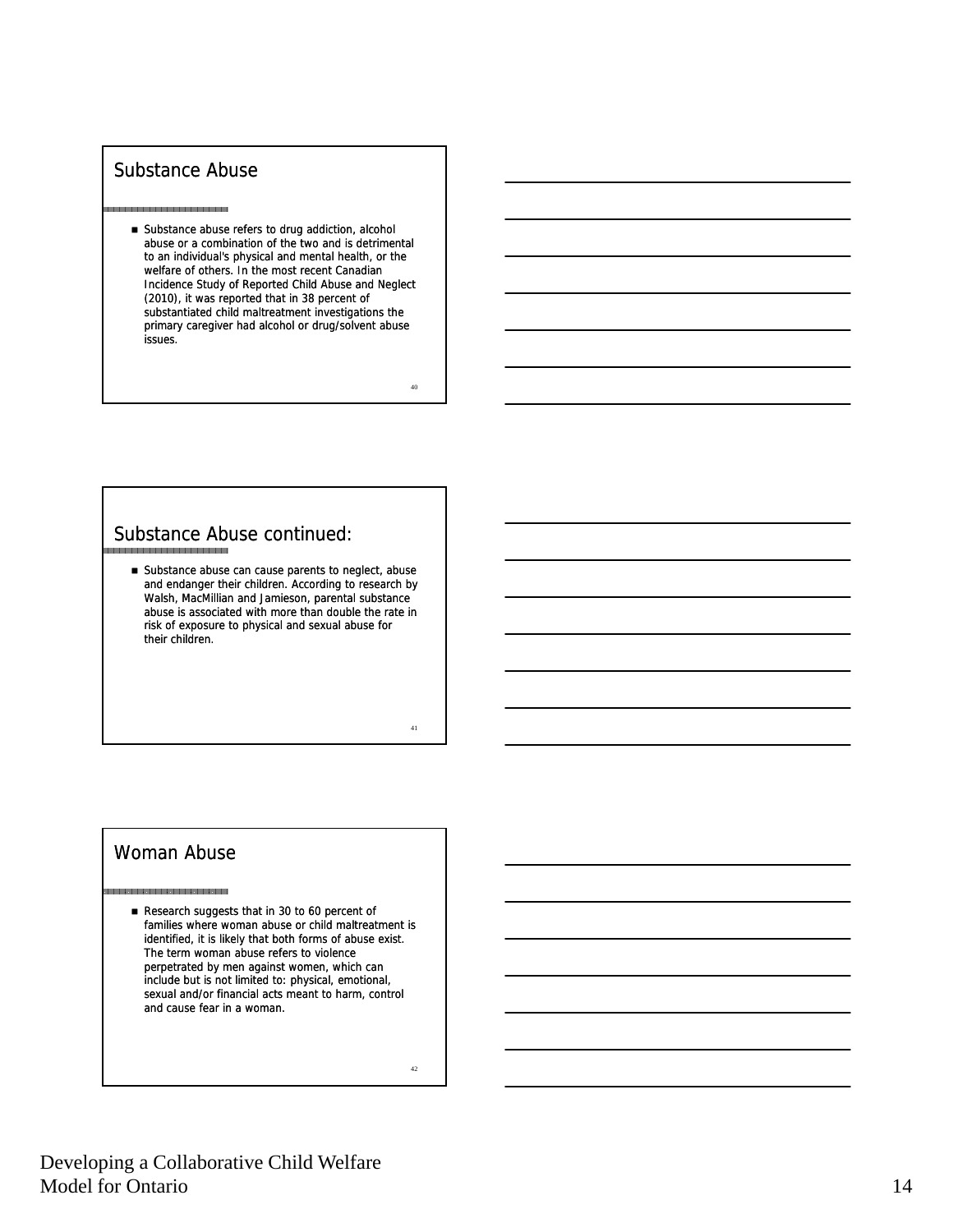#### Woman Abuse continued:

 In Ontario, child protection intervention is required when a child is living in a home where woman abuse is occurring. Many children who are exposed to woman abuse show comparable levels of emotional and behavioural problems as do children who were the direct victims of physical or sexual abuse.

43

#### Woman Abuse continued:

- Domestic violence is the highest caregiver risk factor in substantiated child maltreatment investigations.
- Working with woman abuse victims requires a unique three pronged approach, which includes protecting children, safety planning with the woman and holding men accountable. Protocols are crucial.
- Different situations can make getting help difficult due to the fact that many abusive men escalate their violence and control tactics when the woman talks about leaving, which places the woman and her children at a greater risk. 44

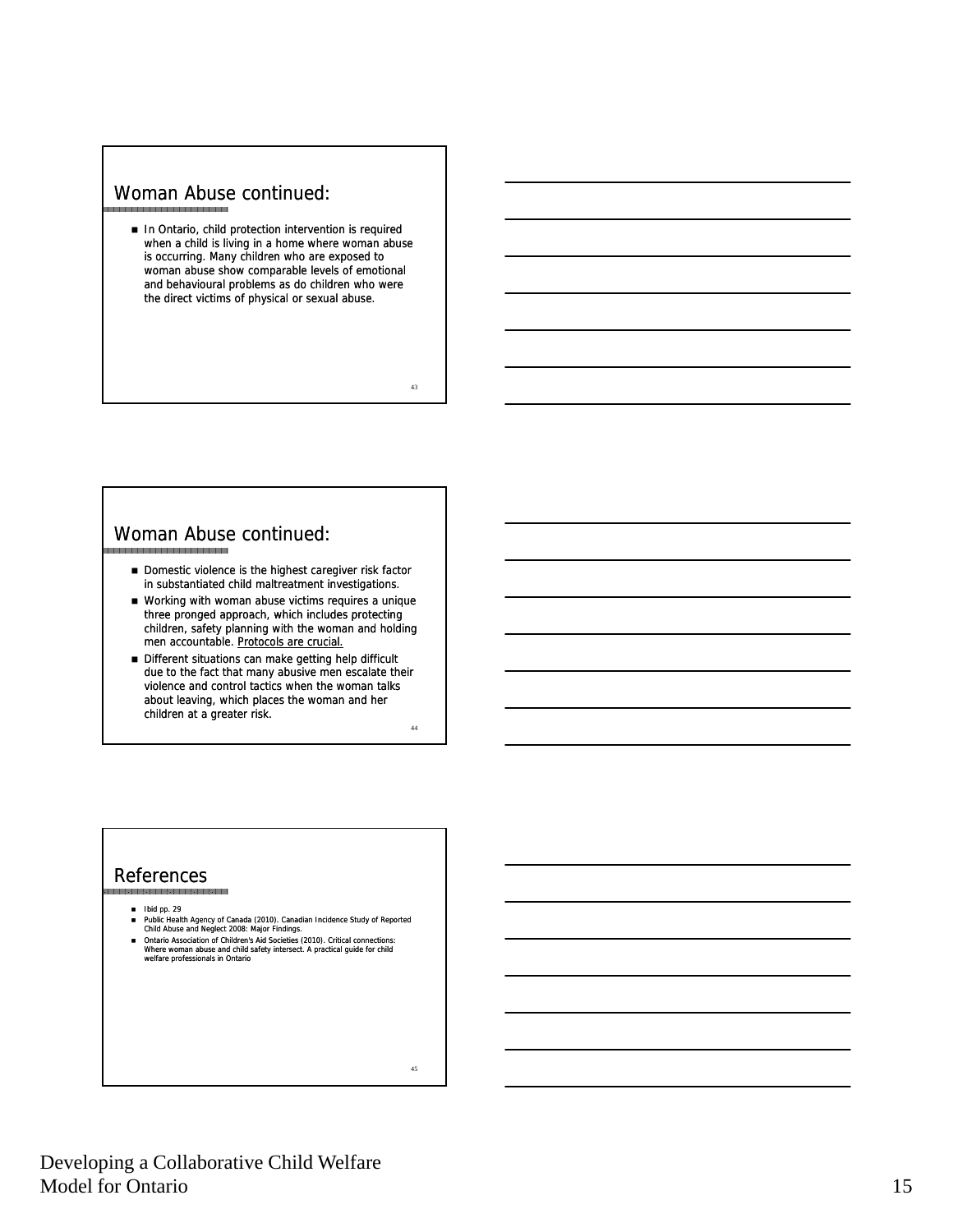#### Lack of Sufficient Community **Resources**

.<br>In this disk case on the pair base and color and since and color color color and disk case and color

- Everyday, Children's Aid Societies work with other community partners to find the best match between the needs of families and children and local services. Still, there are too many communities lacking the services needed to help families and children.
- In some communities, Children's Aid is the only resource available. There is a significant deficiency of youth addiction services, mental health services, in and out-patient psychiatric, behavior management services and supports for parents with autistic children across Ontario.
- 46

#### Lack of Services continued:

With a lack of services in many communities, situations often deteriorate to the point that families break down and have no other choice than to turn to Children's Aid. Without supports and services, families are not receiving the help they need before a situation or issue becomes a crisis.

# Referrals and Investigations

■ the economy is still having an impact on Children's Aid services and that there is a lag between increased unemployment and social assistance rates. Since 2009/2010, increases in referrals and investigation are modest.

48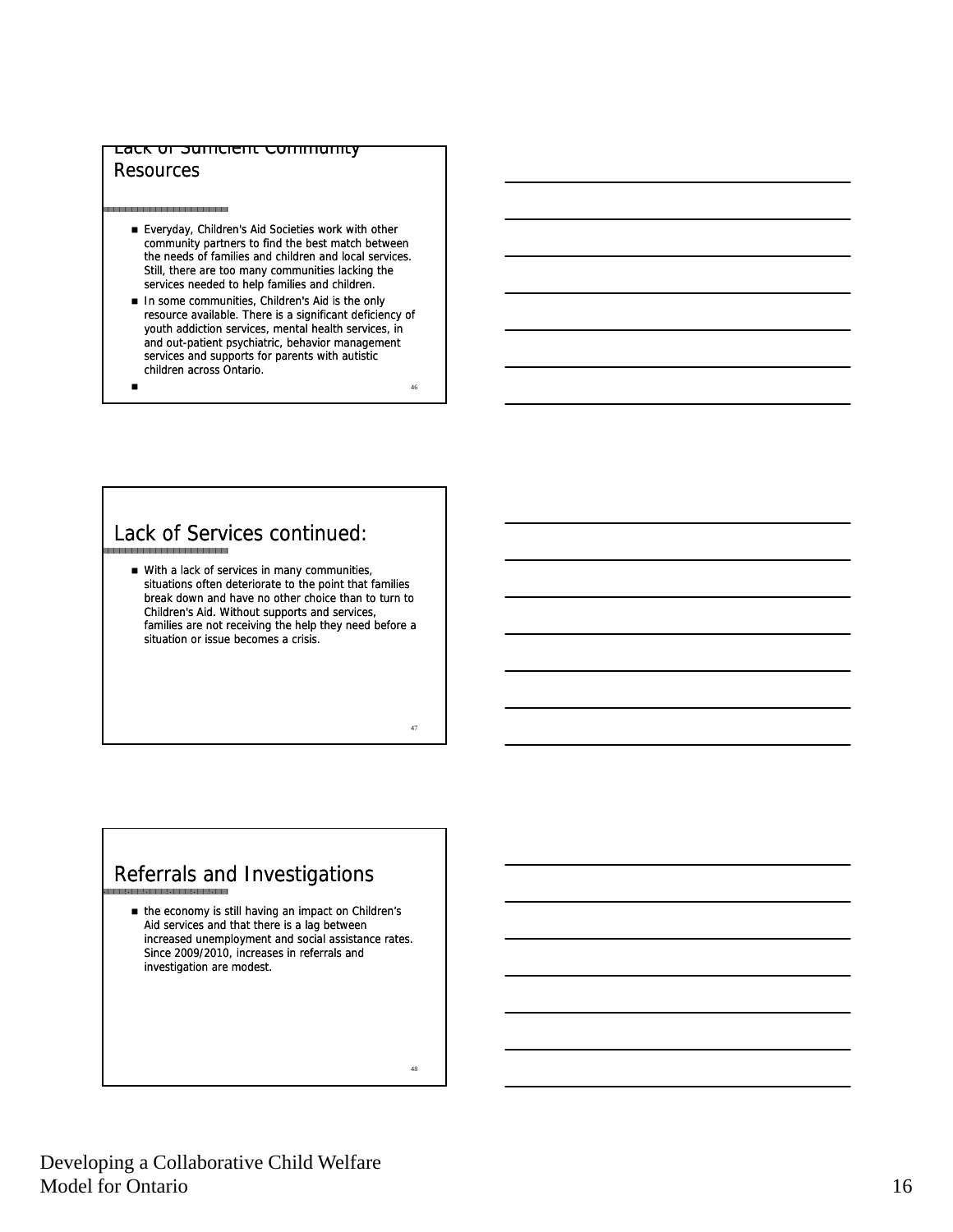### Referrals and Investigations continued:

- Between April 1, 2009 and March 31, 2010, Children's Aid received 161,819 referrals
- Among them:
- 79,487 referrals were assessed and it was determined that no investigation was necessary. (Work needs to be done here in regard to respect for AO and Diversity).
- 82,332 investigations were completed by Children's Aid (Here also)

49

50

#### Reasons for Admission to Care

For most children there are multiple reasons for admission

- 64% Neglect
- 35% Emotional Harm
- 29% Physical Harm
- 24% Domestic Violence
- 15% Problematic Behaviour
- 12% Abandonment/Separation

| Changes in Children in Care             |                                    |        |       |                                              |  |
|-----------------------------------------|------------------------------------|--------|-------|----------------------------------------------|--|
| Living arrangement                      | Number of children<br>2008<br>2009 |        | 2010  | % of change 2009 to 2010<br>(As of March 31) |  |
| <b>Foster Care</b>                      | 10.292                             | 10.081 | 9.419 | 6.6%                                         |  |
| Youth Living Independently              | 2.627                              | 2.596  | 2.771 | 6.7%                                         |  |
| <b>Group Homes</b>                      | 2.926                              | 2.789  | 2.592 | 0.1%                                         |  |
| Kinship Care                            | 1.003                              | 1.042  | 1.044 | 0.2%                                         |  |
|                                         | 748                                | 865    | 756   | 12.6%                                        |  |
|                                         |                                    | 471    | 243   | 48.4%                                        |  |
| Pending Adoption <sup>34</sup><br>Other | 310                                |        |       |                                              |  |

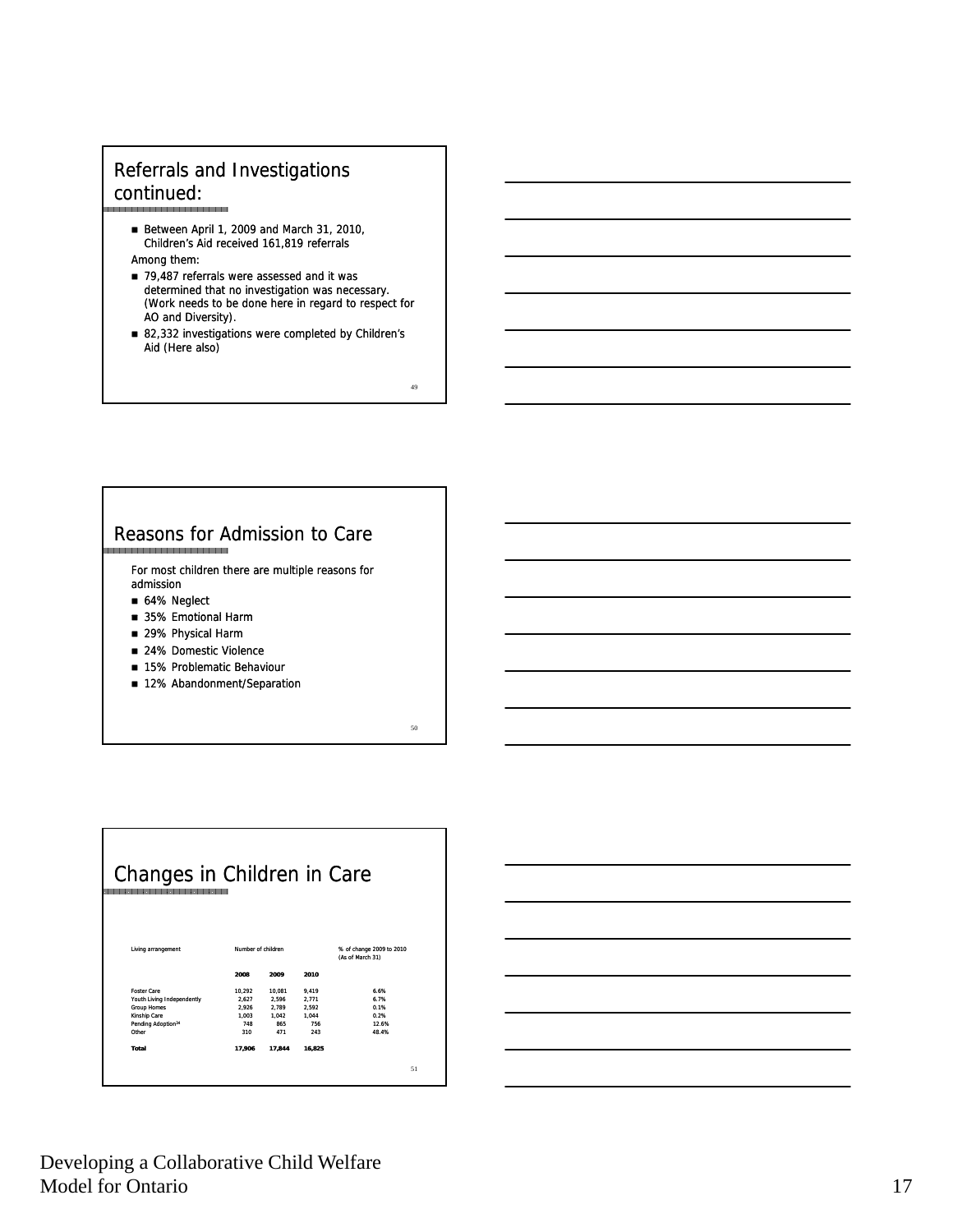#### Changes in Children in Care continued:

- In 2009/2010, Ontario Children's Aid provided substi-tute care for more than 26,221 children. Many of these children were in care for a short period while Children's Aid worked with parents to resolve issues that placed the children at risk.
- On any given day, there are approximately 17,000 children in care and 50 percent of these children are permanent wards of the Crown.

52

#### References…

- bid pp. 29<br>
bid pp. 29<br>
Public Health Agency of Canada (2010), Canadian Incidence Study of Reported Child Abuse and Negled<br>
2008: Major Findings<br>
2008: Major Findings<br>
2008: Major Findings<br>
2008: Major Findings<br>
2008: Majo
- 
- 
- 
- 
- 
- 
- 
- 
- Ibid pp. 29<br>Public Health Agency of Canada (2010). Canadian Incidence Study of Reported Child Abuse and Neglect<br>2008: Major Findings.<br>- Ontario Association of Children's Aid Societies (2010). Critical connections: Where
- 

## Clinical Counselling in Child Welfare

- **Background to the OACAS Project on Counselling**
- Why look at Counselling in Child Welfare at this point in time?
- The History of Counselling in Child Welfare
- The Products associated with this Project paper, discs, etc.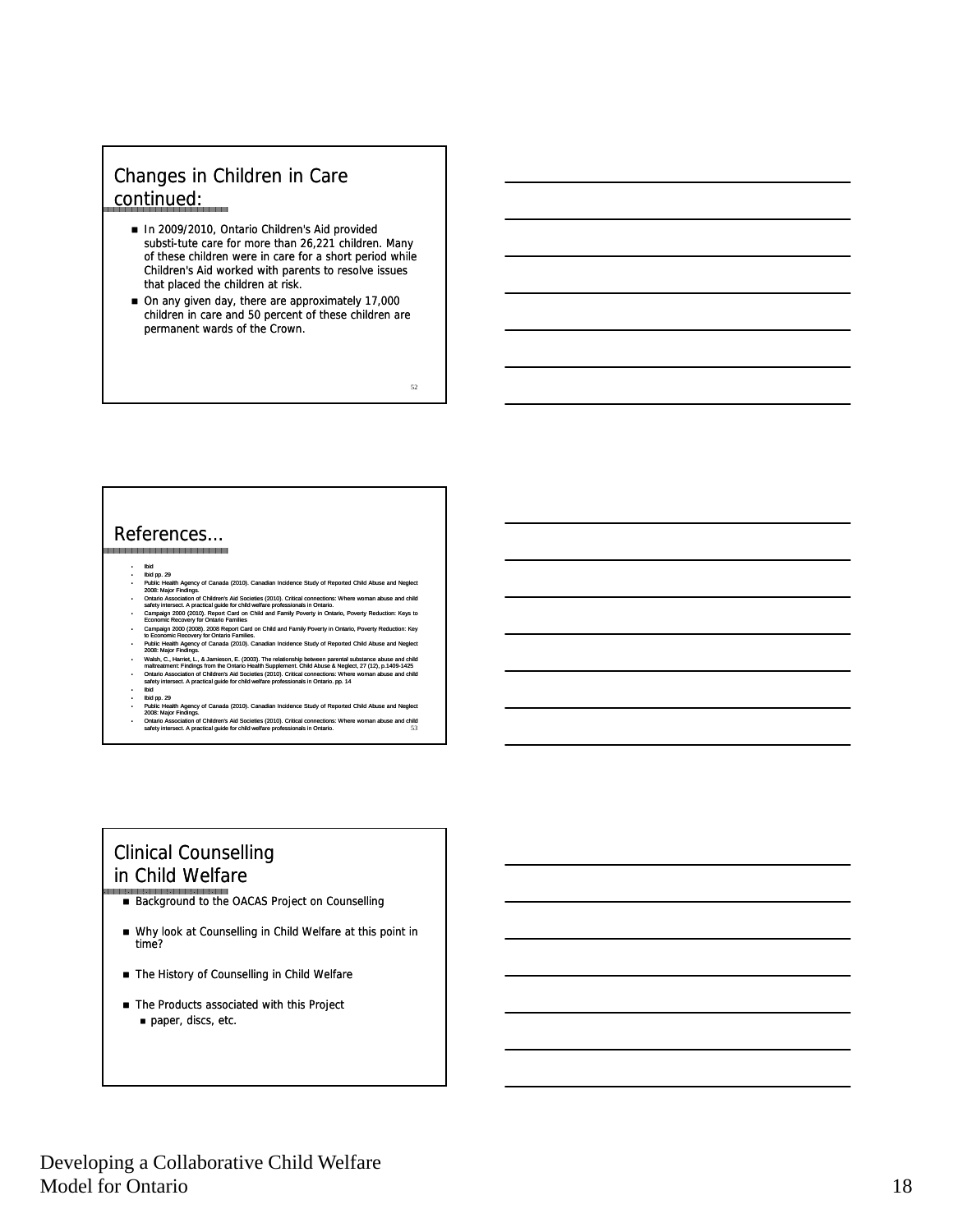



### Clinical Counselling in Child Welfare continued:

- The need to engage with clients.......the importance of taking a clinical orientation in our work
- Clinical work is not antithetical to child welfare work
- $\blacksquare$  Clinical work enhances worker satisfaction and prevents 'burnout'
- Naysayers say...........if you want to do clinical work, go work at a mental health centre

## Clinical Counselling in Child Welfare continued:

- Clinical work is important in resolving conflicts and keeping children safe
- The quality of the worker/client relationship supports and predicts the achievement of desirable outcomes for clients
- Clinical work is connected to the pillars of
- transformation.....safety.... permanency and well being Strengths based perspective
- We urgently need the help from other social workers in other community agencies to enhance our efforts.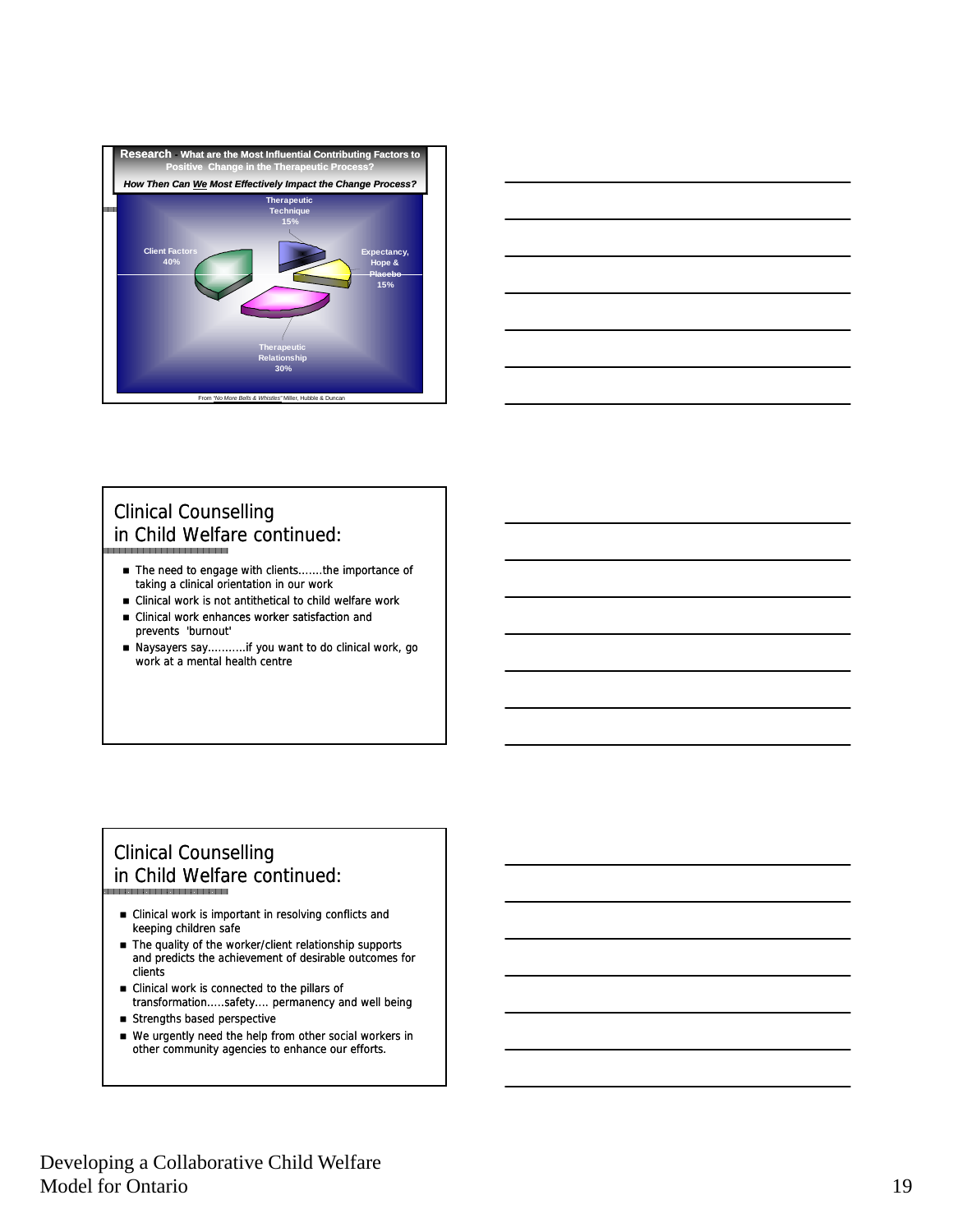



#### Clinical Counselling in Child Welfare continued:

Counselling modalities used as a result of a worker survey provincially:

- **Crisis Intervention**
- Cognitive Behavioural Therapy
- **Motivational Interviewing**
- **B** Solution-Focused Therapy
- **Narrative Therapy**
- **Miiyowbin (Wraparound) Process**

## Clinical Counselling in Child Welfare

Has to be…..

- $\blacksquare$  Strengths-based
- **Empowerment focused**
- $\blacksquare$  Client-centered
- Evidence-based
- **Brief**
- Commonly used
- **n** Change-oriented
- **Culturally sensitive**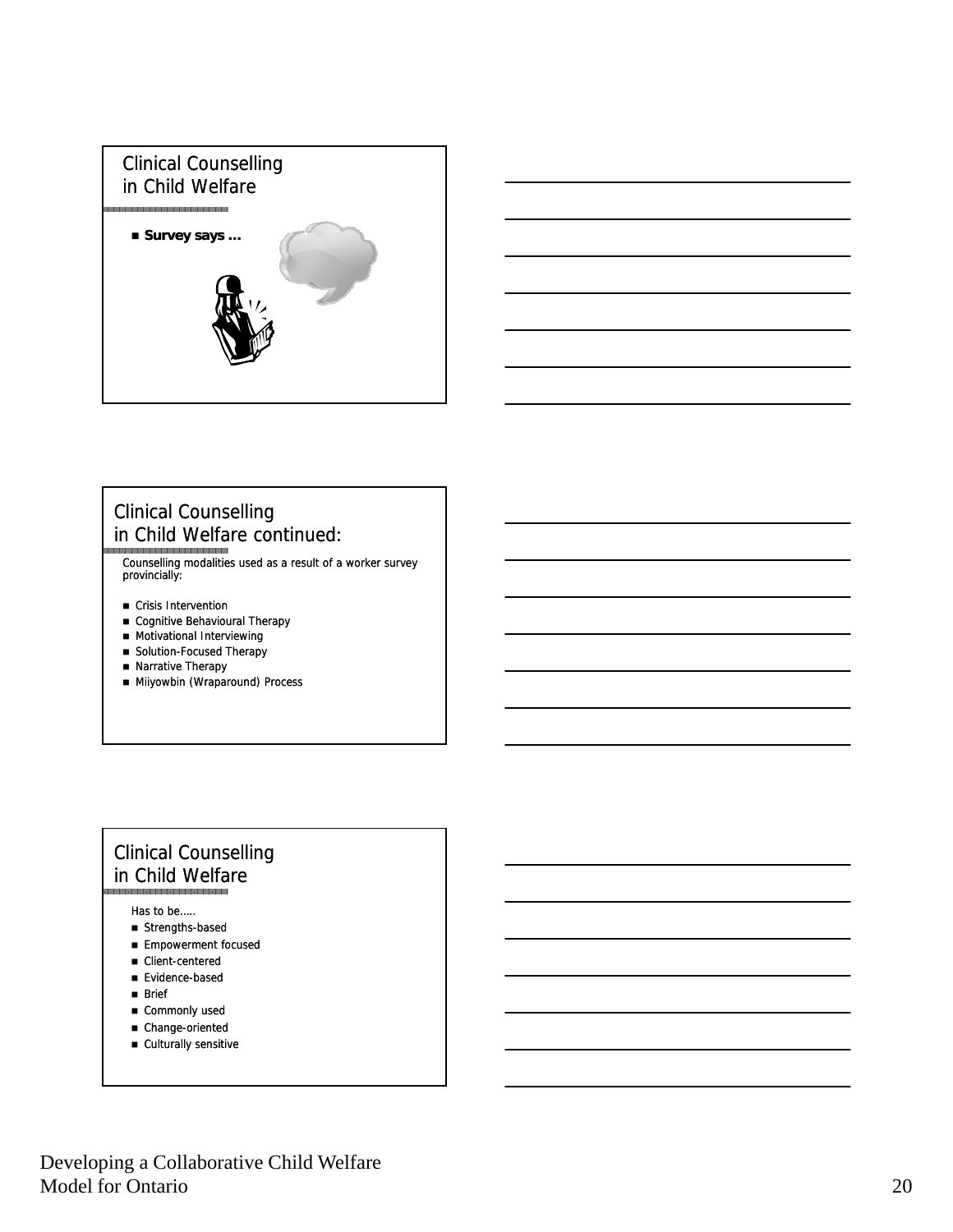#### Survey Also Indicated:

**Question: "What practical or clinical skills do you use in your practice to proactively engage your clients?"**

" I find that relationship is the key factor…"

- "Understanding the use of empowerment…"
- "Engage the client's input in all stages of involvement. Acknowledge that they are the experts in matters pertaining to their family."
- . "Always remember to treat clients with respect & dignity".
- **•** "Validating their concerns, & establishing trust from the beginning (return calls promptly, following through on promises."
- "Co-constructing with clients through narrative allows for power sharing,<br>relationship building."
- "Take time to engage"
- "Humility & humbleness…"
- "Show interest in things that interest them in their day to day life that may have nothing to do with their problems"

61

#### Question: What works for you in various situations or stages of your work (assessment, service planning, ongoing interventions?)

- "I find that relationship is the key factor…"
- "Take the opportunity to comment on strengths in their family …"
- "Engage with clients when they are in crisis, as they are often willing to acknowledge that they need help at this time."
- "Relationship building approaches are more effective than authoritarian approaches."
- "Putting personal biases or opinions aside and try to connect on some level with client."
- Ask: "if you woke up tomorrow & things could be different, how would you wish it to be?"
- "...clients appreciate honesty even if they don't like our point of view –<br>treating them with respect is critical."

62

Question: "What advice do you have for a new worker just starting out when they encounter their first 'resistant' client.

"…we need to understand where the anger originates…it resonates more with their sense of failure & their fear with having failed at the most basic of human needs …the maternal or paternal need to care for a child."

"Always remain calm & empathetic to the fact that ours is a very intrusive role – new workers need to be sensitive to the fact that questioning a parent's ability parent is very intrusive."

- "Put yourself in the client's shoes". "Make them feel valuable."
- "…Ask them what they fear most about our involvement."

"Try to learn as much as you can from the client by listening to their stories, keeping in mind that this may take awhile & not be achieved at the first meeting."

"Relationship building approaches are more effective than authoritarian approaches." "Give them choices."

"Understand & acknowledge their feeling of discomfort, recognize the power imbalance & possible feelings of intimidation, allow the client to make mistakes without being punitive …"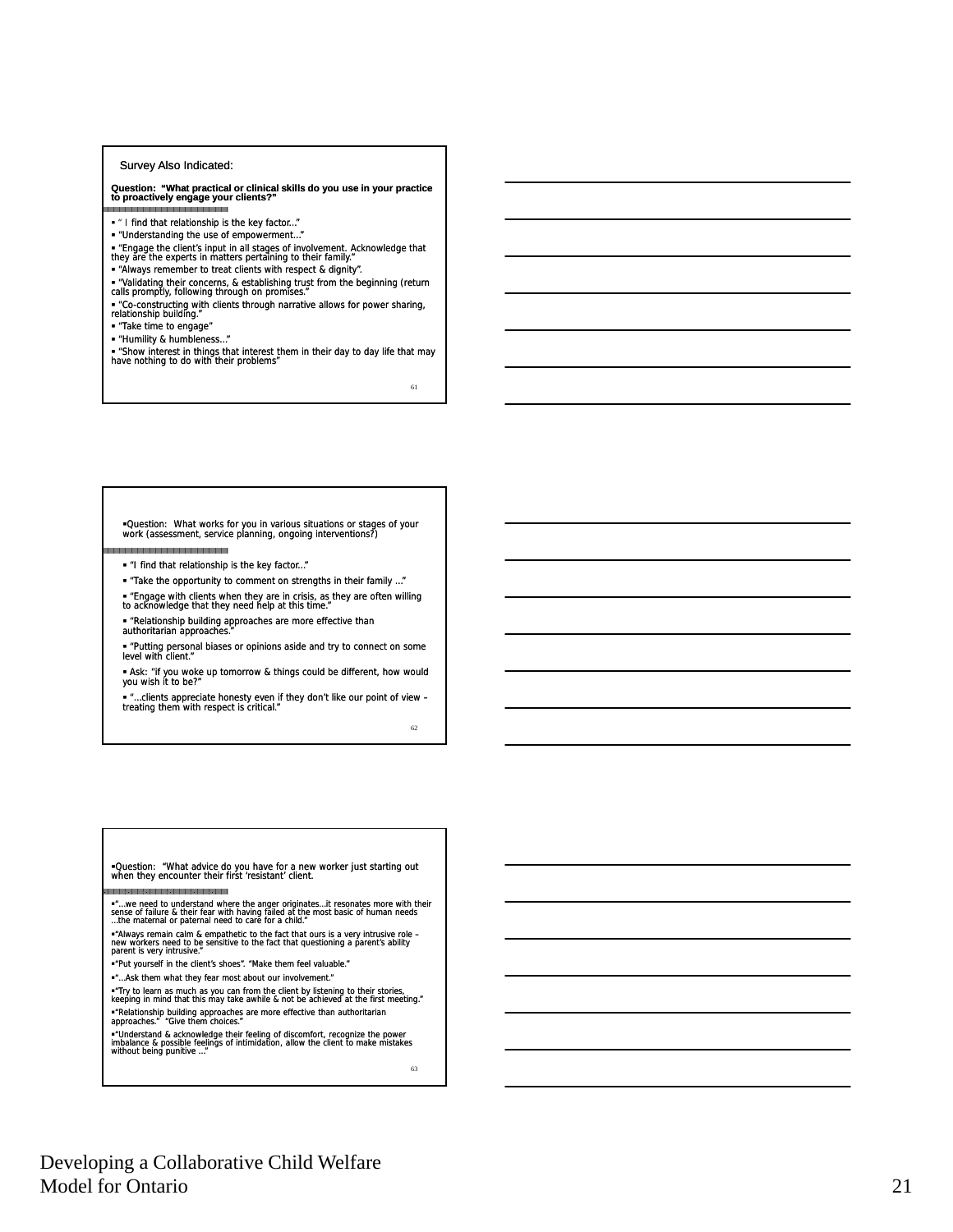*Question What do you feel are the most salient factors that create or increase 'resistance' in our clients?"*

**"Clients feel powerless in the face of our mandate…"** 

**"Lack of trust" "Fear…of losing child, fear of change, fear of loss or privacy, dignity, fear of public embarrassment."** 

➢ "Focusing on parent failures." "People think we see only the 'bad<br>parenting' that has brought us to the client's homes & are not sensitive to<br>the shame & guilt that they experience."

**"Not respecting the culture/context of the family."**

**"A therapeutic connection occurs more often when I speak in my language (Ojibwe) with a client."** 

**"Taking all of their control away when unnecessary."** 

**"Refusing to consider meaning assigned by clients to their own circumstances."** 

**"Negative media portrayal of CAS"** 

**"Negative past experience with CAS."**

**Question "What is your hoped for vision for how you might be able to engage with clients."**

"Increased time to build relationships with clients & establish a good foundation for trust & mutual respect."

"Time to work with clients. Less focus on meeting standards & completing paperwork …"

- "Ensuring that a position of respect is engaged in each encounter<br>through educating myself to the various factors affecting a client's life<br>I.e. – understanding the challenges of being a drug addict, being a<br>single paren

■ "We need to be able to honestly communicate the message with<br>our client that our goal is to support the parent in their desire to<br>parent. And, this needs to be done at the front end of our<br>intervention, not after we hav

"We need to be given permission to trust more in our instincts."

65

66

64

**Question: "What are the most dominant or frustrating barriers in your work in trying to engage clients?"**

#### 

"Lack of time… to build a rapport that would lead to a proactive relationship." "More time with children & youth in care".

■ "Too much focus on liability." "...high focus on liability that serves to limit value in servicing all clients …"

"Following RAM by the book regardless whether it makes common sense or Following RAM by the book regardless whether it makes common sense or not."

" "The use of court has a negative impact for the family. It is not always the best way to protect children.

"Service plans are based on risk factors, not strengths of a family. Very negative approach to our work."

" Lack of community resources I.e. children's mental health"

"More clinical supervision"

"We don't have time to work out a service plan collaboratively…"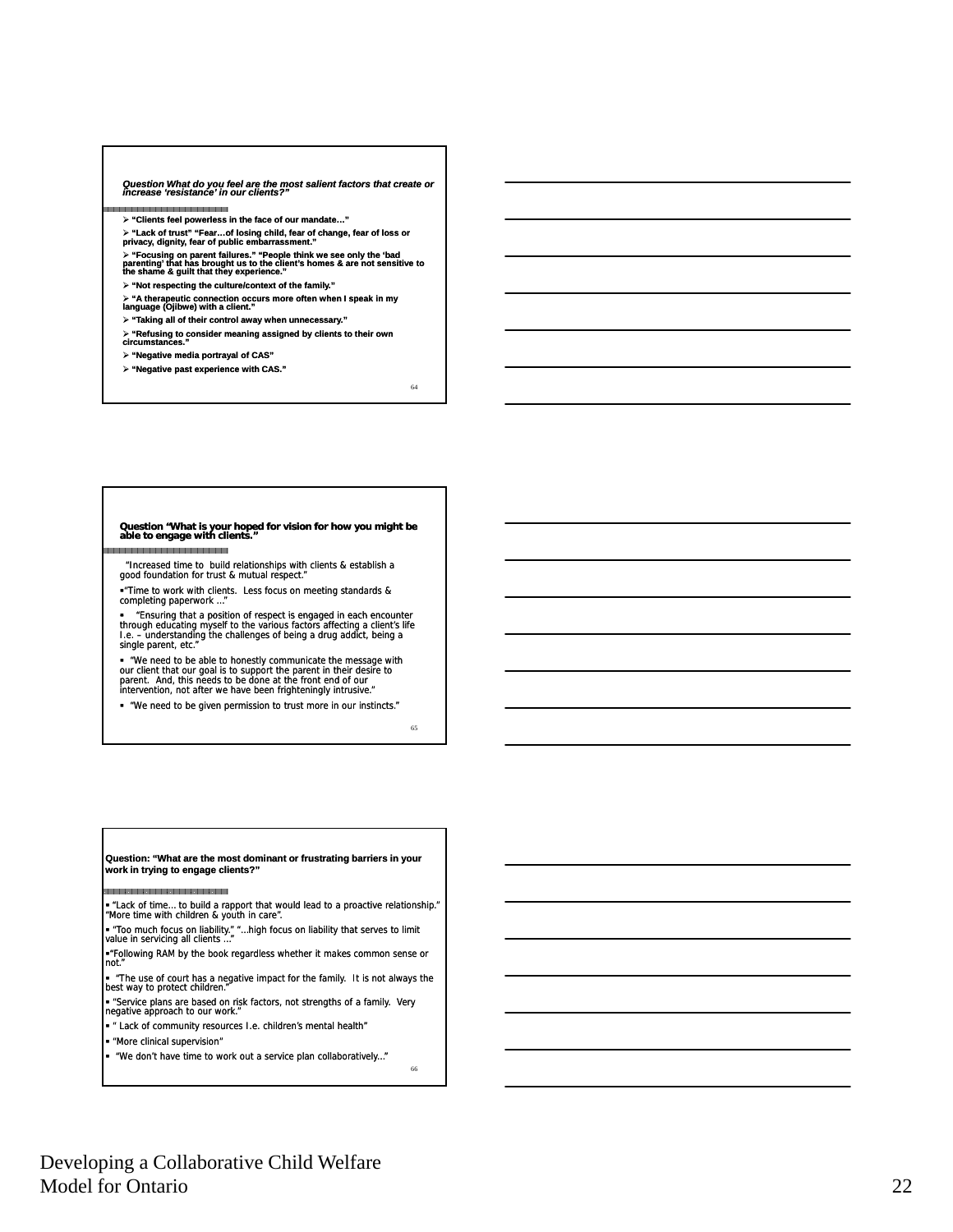**Question: "What do you need from the agency to enable you to develop more collaborative relationships with clients?"**

" Agency permission/value to spend the time to engage the client, child."

- "Develop an environment, which promotes learning & training."
- "Support at the supervisor level."
- "The present system does not allow for frequent & substantial contact."
- " "More training on specific interventions & the whole issue of "engagement"<br>with resistant clients."
- 
- "Opportunities to grow/enhance professionalism."
- "Empowerment & feedback (both positive & critical)
- "Encourage workers to 'know' their clients …those who do tend to do the best work"

"Money to help out low income families for emergencies or recreational activities for their children."

#### **Aboriginal Focus Group Responses**

• Workers need to know..."Need to have workers aware of the<br>history of child welfare and First Nations"...each community is<br>unique & requires different methods due to unique teachings in<br>that community." "Importance of ext community."

■ Skills needed ..."Open minded – empathy; focus on the<br>positive –not just weaknesses; respectfulness; humour; build<br>trust-advocacy; relationship-building; 7 Sacred Gifts; recognize<br>you are a guest in someone's home"<br>■

#### **Aboriginal Focus Group Responses**

■ Advice for workers..."Spending enough time to<br>know family – individual + extended; allow them to<br>get to know you; allow silence- time for responses;<br>use humour; understand their world – Maslow 's basic<br>human needs must

 Required changes to agency/field… "Recognition of traditional methods/ practices of cultural treatment …promotion of Customary care/kinship care"

69

67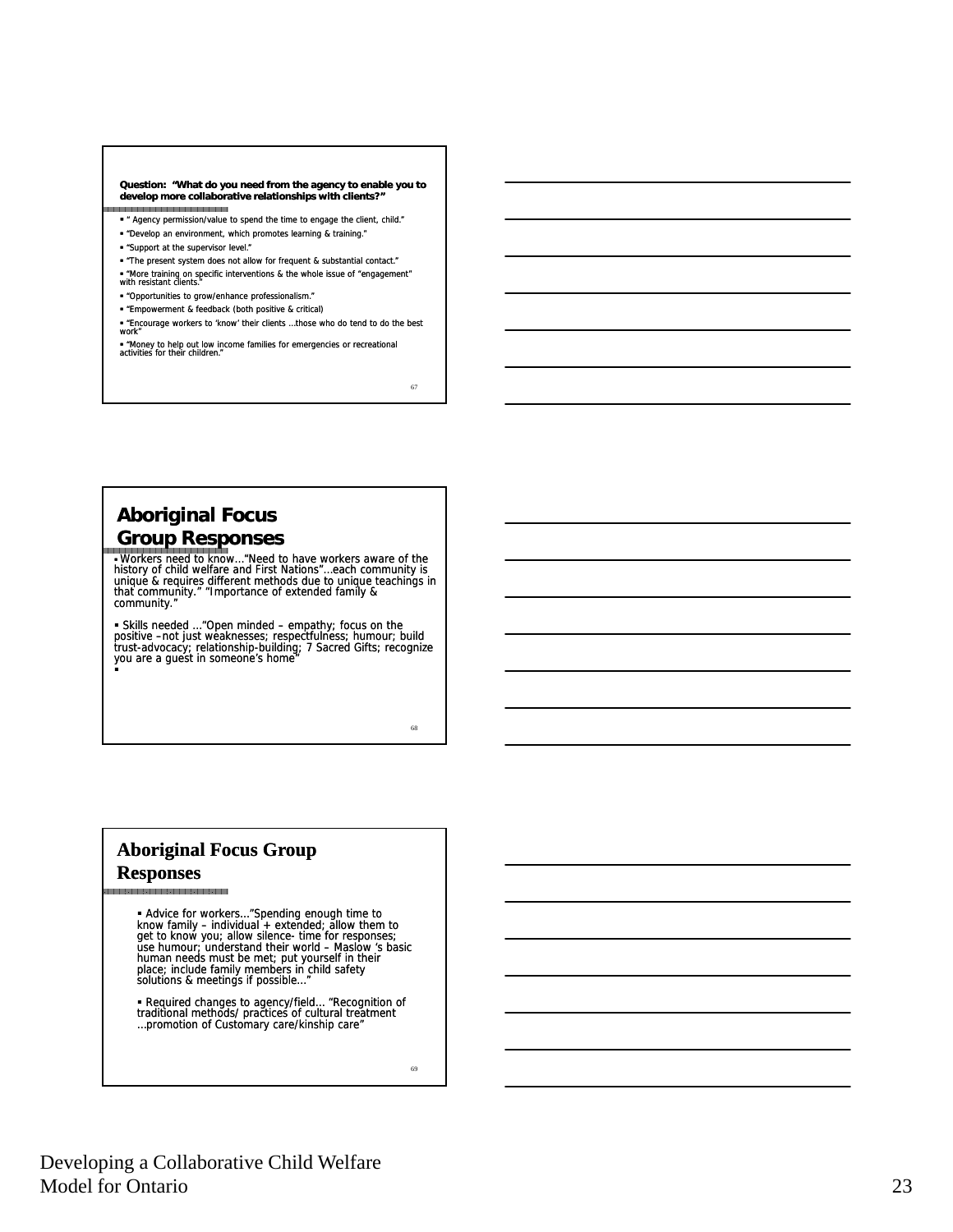#### Aboriginal Focus Group Survey Themes

. The impact of history/colonization on First Nations People – themes of multigenerational problems inherent in the community level; weakening & destruction of traditional values & practices; oppression; racism; prejudice & poverty.

The history of child welfare and Aboriginal people – a pervasive lack of The history of child welfare and Aboriginal a pervasive lack trust of the child welfare system; the imposition of western standards and euro centric values on Aboriginal people and communities.

First Nations as equal partners – society must understand the role of First Nations and rights & responsibilites responsibilites of Part X of the CFSA; 127 First nations communities each being an individual & unique entity.; responsibility exits to understand each community, its values and ways of living; urban vs. traditional way of living and belief system.

**Diversity** 

Engage in critical self-reflective practice as a way to build better communication links with clients and this will build better respect for clients and their culture, as workers aim to demonstrate patience and humility in their everyday work

 $\approx 71$ 

Use an anti-racism/anti-oppression approach to practice in order to break down the barriers in building effective working relationships.

■June Ying Yee, Associate Professor, School of Social Work, Ryerson University<br>■Emmanuel Antwi, Michael Ansu,Greta Liupakka Judith Wong, Peel Children's Aid Society

# Diversity continued:

- Do more advocacy for social justice as many of the clients come from oppressed and marginalized communities with race, class, gender and ability/disability issues mediating their personal experiences
- Seek help from community based organizations such as churches, temples, mosques as there are strengths within communities and families that can be capitalized upon

72

70